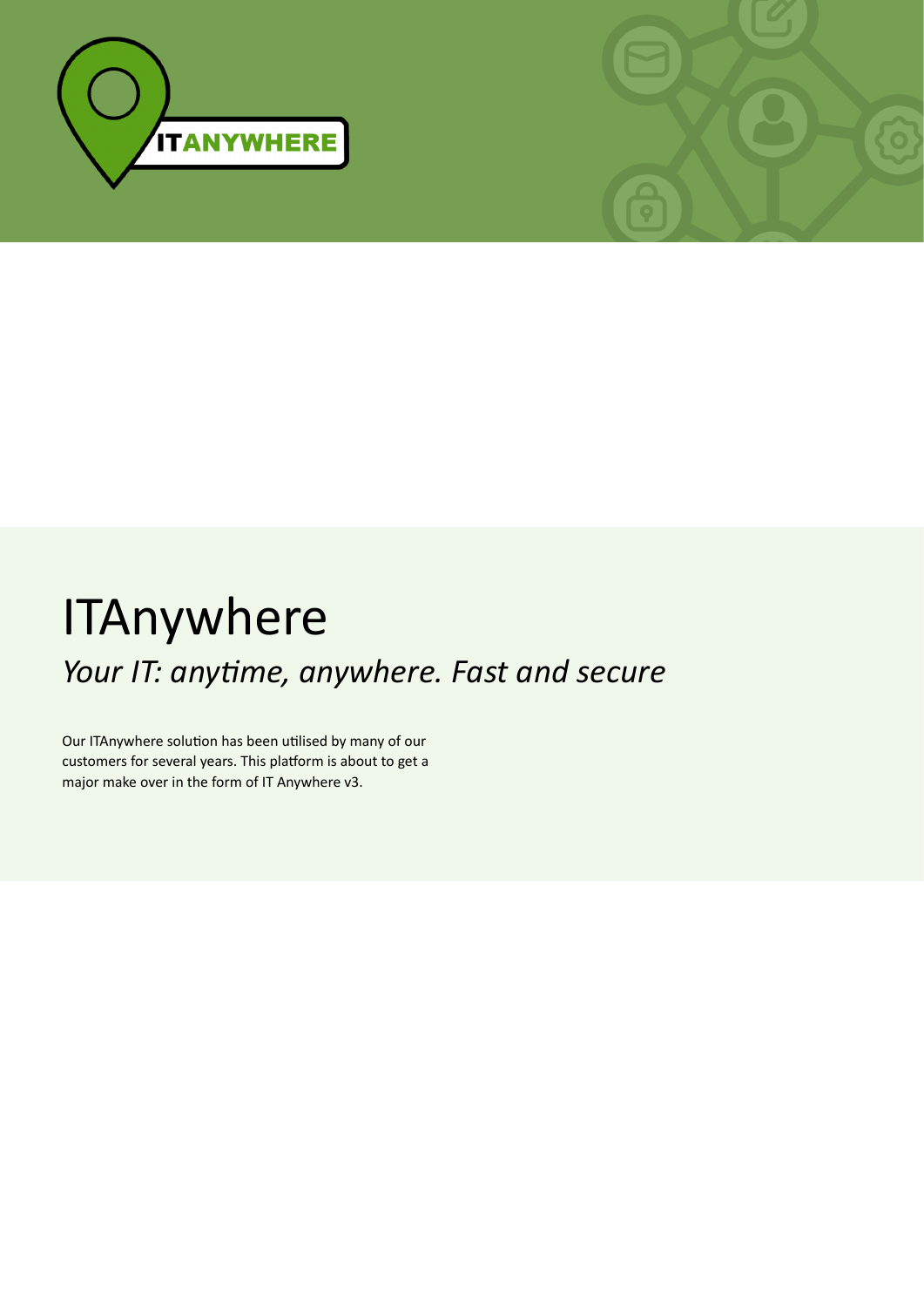## **ITAnywhere has a simplified approach**

"Your IT: anytime, anywhere. Fast and secure"

#### But what does this really mean?

This is a platform where all your key IT systems sit, fully managed in our secure cloud, encompassing your application and desktop requirements, with security technology and patching built in. Your IT becomes less complex and at the same time, our compute scale makes things more efficient and more elastic to changing requirements. Our platform also transforms your costs. They move to a subscription model on a cost per user, per month.



With ITAnywhere all your key IT systems are migrated across to and run inside a hosted Remote Desktop Server (RDS) environment, which is essentially a remote desktop you connect to and run all the client applications your business uses, in one secure place. Behind this RDS server are the other hosted servers needed to accompany your application needs such as Active Directory for user authentication, File Servers for data, App Servers for other applications you may use such as SQL, Sage, IRIS and Inview. All this infrastructure is supported, patched and managed by us according to agreed service levels giving you peace of mind that your data is secure, robustly backed up, and hosted from fast secure datacentres for your users to use from anywhere that has an internet connection!



In addition, ITAnywhere can be easily linked in with external cloud-based solutions like Microsoft 365 via our Microsoft QMTH accreditation for great services like Exchange for Email, SharePoint and OneDrive for file data, and Teams for collaboration; and so, it really is a versatile modern workplace solution.

### **What's the deal for your users?**

Well, their local laptops or PC's will no longer need to have all these applications manually installed, managed, and patched, as everything is done within the Remote Desktop Server session. Users can also use a plethora of devices to connect from such as corporate Laptops, Desktops, Thin Client devices, as well as personal devices safely knowing that your data is secure at all times.

The solution can easily grow with your business needs. Should you need to flex your user count and increase your capacity, then this can be quickly and easily be done.